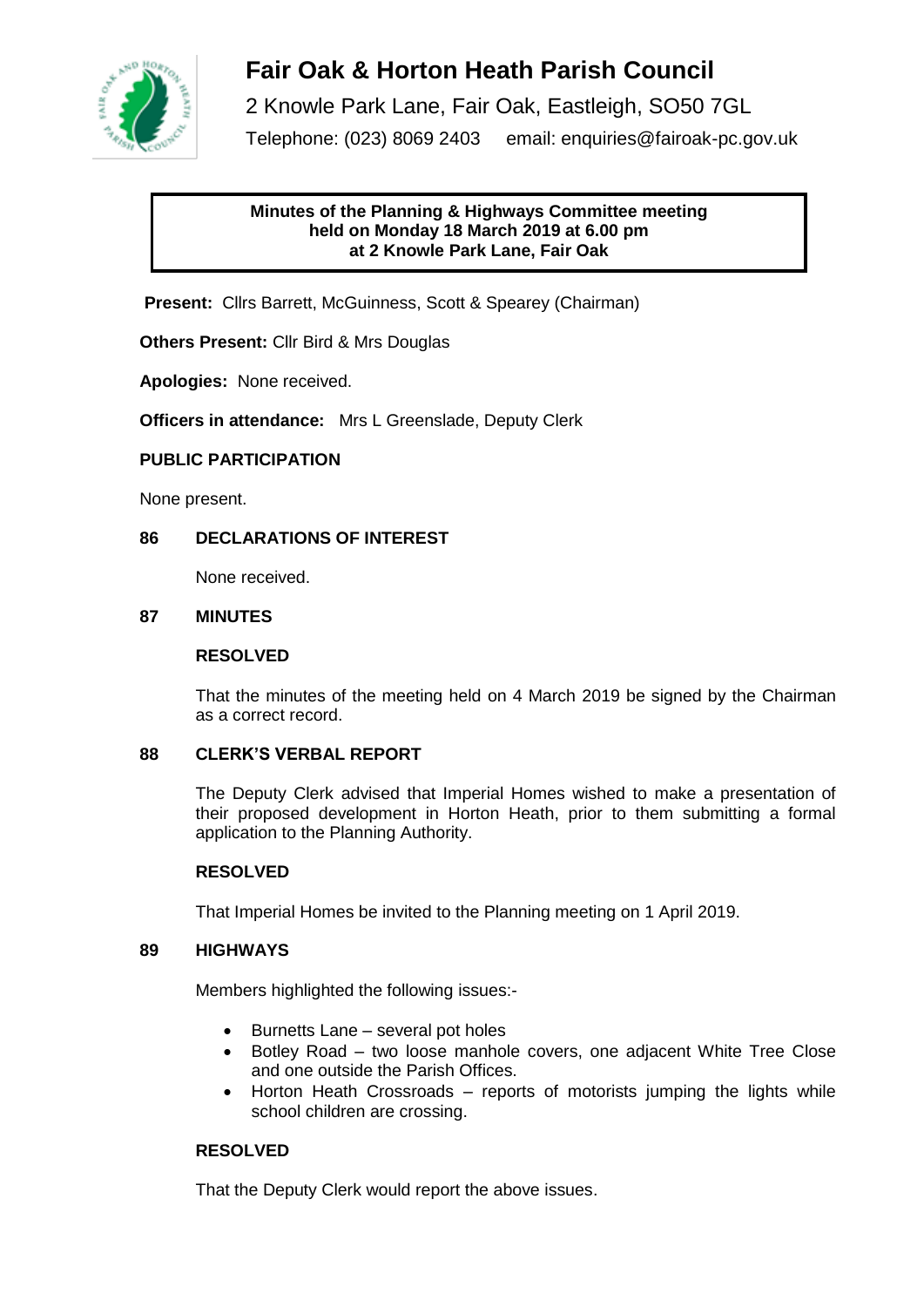#### **90 PLANNING APPLICATIONS**

Cllrs discussed planning applications, and made the following comments: -

#### **Application No**: **[H/19/84998](https://planning.eastleigh.gov.uk/s/papplication/a1M1v0000064aFS)**

**Site Address**: 414 Fair Oak Road, Fair Oak, SO50 7AD **Description**: Two and single storey rear extension **Comments:** No objection in principle, but concerns raised regarding the impact on the visual amenity for the neighbours.

#### **Application No**: **[H/19/85019](https://planning.eastleigh.gov.uk/s/papplication/a1M1v0000064fVo)**

**Site Address**: Stroudwood Farm, Winchester Rd, Lower Upham, SO32 1HH **Description**: Proposed Triple oak framed detached garage **Comments:** No objection

#### **Application No**: **[F/19/84958](https://planning.eastleigh.gov.uk/s/papplication/a1M1v000005rhVX)**

**Site Address**: Victoria Farmhouse, Fir Tree Lane, Horton Heath, SO50 7DF **Description**: Change of use of land and building from use class C3 (Residential) to use class B1 (offices) and creation of additional parking area **Comments:** No objection

#### **Application No**: **[PN/19/85033](https://planning.eastleigh.gov.uk/s/papplication/a1M1v0000064fsc)**

**Site Address**:Hall Lands Farm, Hall Lands Lane, Fair Oak, SO50 7EF **Description**: Construction of an extension to an existing agricultural building. **Comments**: No objection

#### **Application No**: **[H/19/84916](https://planning.eastleigh.gov.uk/s/papplication/a1M1v000005rglk)**

**Site Address**:1 Sandy Lane, Fair Oak, SO50 8EG **Description**: Drop kerb **Comments**: Object on safety grounds on the highway

### **Application No**: **[T/19/84986](https://planning.eastleigh.gov.uk/s/papplication/a1M1v0000064Zh7)**

**Site Address**:19 Michaels Way, Fair Oak, SO50 7NR **Description**: 1 no. Beech (T3) - remove young growth on previously cut stem. Tree located on land at rear of property. **Comments**: No objection subject to the guidance of the Tree Officer

## **Application No: [T/19/84989](https://planning.eastleigh.gov.uk/s/papplication/a1M1v0000064Zln)**

**Site Address:** 19 Michaels Way, Fair Oak, SO50 7NR **Description:** 1 Oak (T2) – remove 2 lower limbs over the garage **Comments:** No objection subject to the guidance of the Tree Officer

#### **Application No**: **[F/18/83986](https://planning.eastleigh.gov.uk/s/papplication/a1M1v00000416ax)**

**Site Address**:Land north of Mortimers Lane and west of Hall Lands Lane, Fair Oak **Description**: Erection of 26 no. dwellings, public open space, landscaping, car parking and associated works.

**Comments:** Object as nothing has fundamentally changed, however, if EBC were of a mind to permit the application the Parish Council request the following be considered:-

- 1) A crossing be installed in Mortimers Lane
- 2) Concerns on overlooking into bungalows request obscure glass be used
- 3) Request mature landscaping as a buffer rather than new young foliage.

#### **Application No**: **[F/19/85028](https://planning.eastleigh.gov.uk/s/papplication/a1M1v0000064fYO)**

**Site Address**:Site 2, Allington Lane, Fair Oak, SO50 7DB

**Description**: Full planning application for the construction of 35 dwellings including 12 affordable, with associated public open space, landscaping, ecological mitigation, car parking and cycle storage.

**Comments**: No objection – The plans indicate 10 plots for affordable housing, whereas the brief states 12 dwellings.